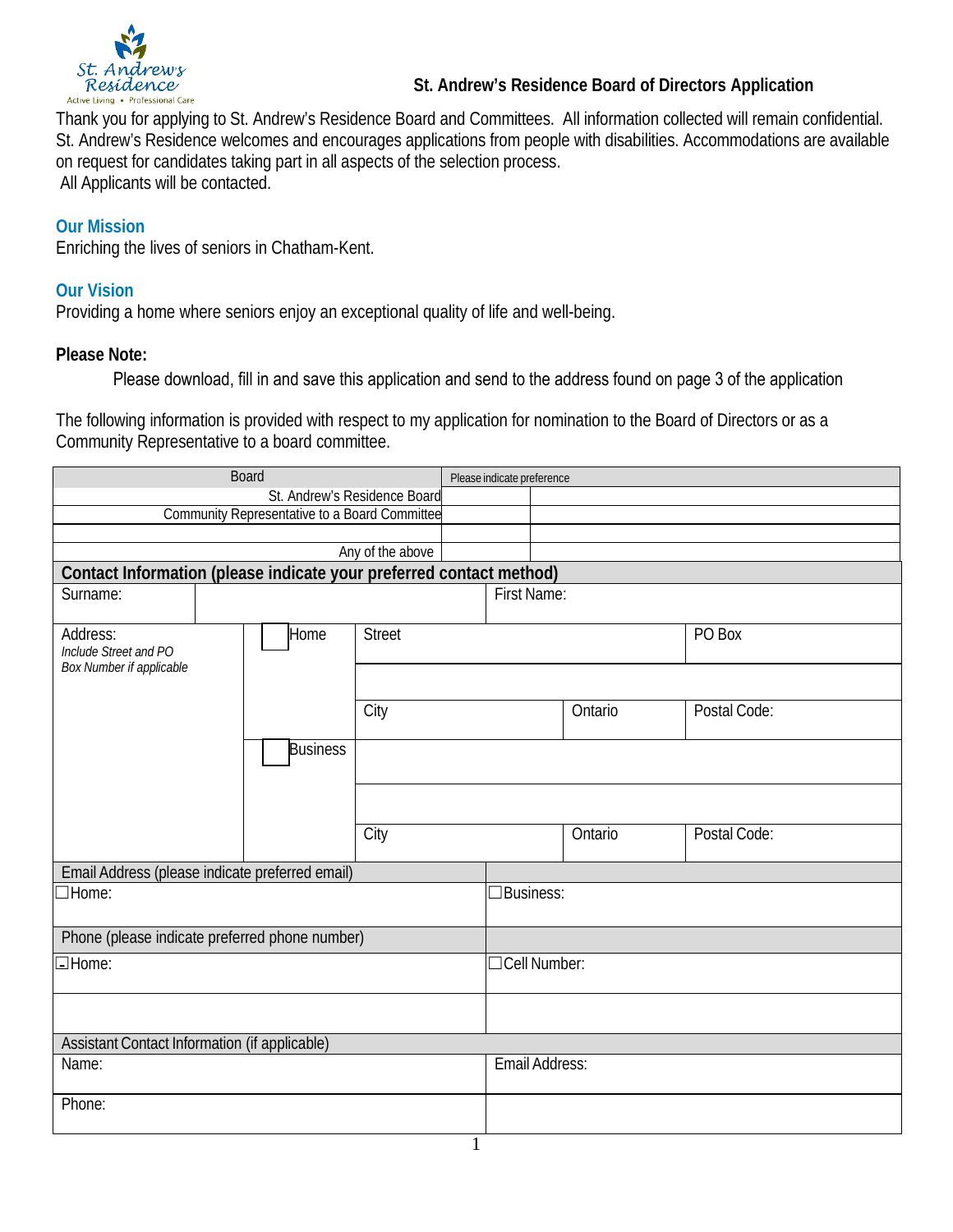# St. Andrew's Residence Board Nomination Application

# **Skills Matrix** *Knowledge, Skills, Experience and Diversity*

The Boards seek a complementary balance of knowledge, skills and experience. .Please indicate with an "X", areas of knowledge, skills, and experience as well as your skill levels in the table below. It is not expected that you possess knowledge, skill or experience in all the areas set out in the table.

|                                           | Advanced | Intermediate | <b>Beginner</b> | None |                                       | Advanced | Intermediate | Beginner | None |
|-------------------------------------------|----------|--------------|-----------------|------|---------------------------------------|----------|--------------|----------|------|
| <b>Financial Literacy</b>                 |          |              |                 |      | Engineering/Construction              |          |              |          |      |
| <b>Board &amp; Governance</b>             |          |              |                 |      | <b>CK Community Knowledge</b>         |          |              |          |      |
| <b>Strategic Planning</b>                 |          |              |                 |      | Recreation                            |          |              |          |      |
| Other Languages:<br><b>Please Specify</b> |          |              |                 |      | Government<br><b>Political Acumen</b> |          |              |          |      |
| Demography                                |          |              |                 |      | <b>Social Media</b>                   |          |              |          |      |
| Project Management                        |          |              |                 |      | <b>Public Relations</b>               |          |              |          |      |
| <b>Business Management</b>                |          |              |                 |      | <b>Labour Relations</b>               |          |              |          |      |
| Clinical/Health Care                      |          |              |                 |      | Legal                                 |          |              |          |      |
| Geriatric Care                            |          |              |                 |      | P.R. / Communications                 |          |              |          |      |
| Education                                 |          |              |                 |      | Quality / Risk                        |          |              |          |      |
| Ethics/Research                           |          |              |                 |      | <b>Other Skills</b>                   |          |              |          |      |
| Other Administration /<br>Policy          |          |              |                 |      | <b>Information Technology</b>         |          |              |          |      |
| Human Resource                            |          |              |                 |      |                                       |          |              |          |      |

| Please list current or prior board experience:                                                                             |                         |  |  |  |
|----------------------------------------------------------------------------------------------------------------------------|-------------------------|--|--|--|
|                                                                                                                            |                         |  |  |  |
|                                                                                                                            |                         |  |  |  |
| Please indicate if there are areas of board activity/responsibility that are of particular interest to you.                |                         |  |  |  |
| Finance                                                                                                                    | Programs & Partnerships |  |  |  |
| Governance                                                                                                                 |                         |  |  |  |
| What skills/areas of expertise can you bring to the board?                                                                 |                         |  |  |  |
|                                                                                                                            |                         |  |  |  |
|                                                                                                                            |                         |  |  |  |
|                                                                                                                            |                         |  |  |  |
| Please describe any linkages you may have had with various health/retirement care groups within this or another community: |                         |  |  |  |
|                                                                                                                            |                         |  |  |  |
|                                                                                                                            |                         |  |  |  |